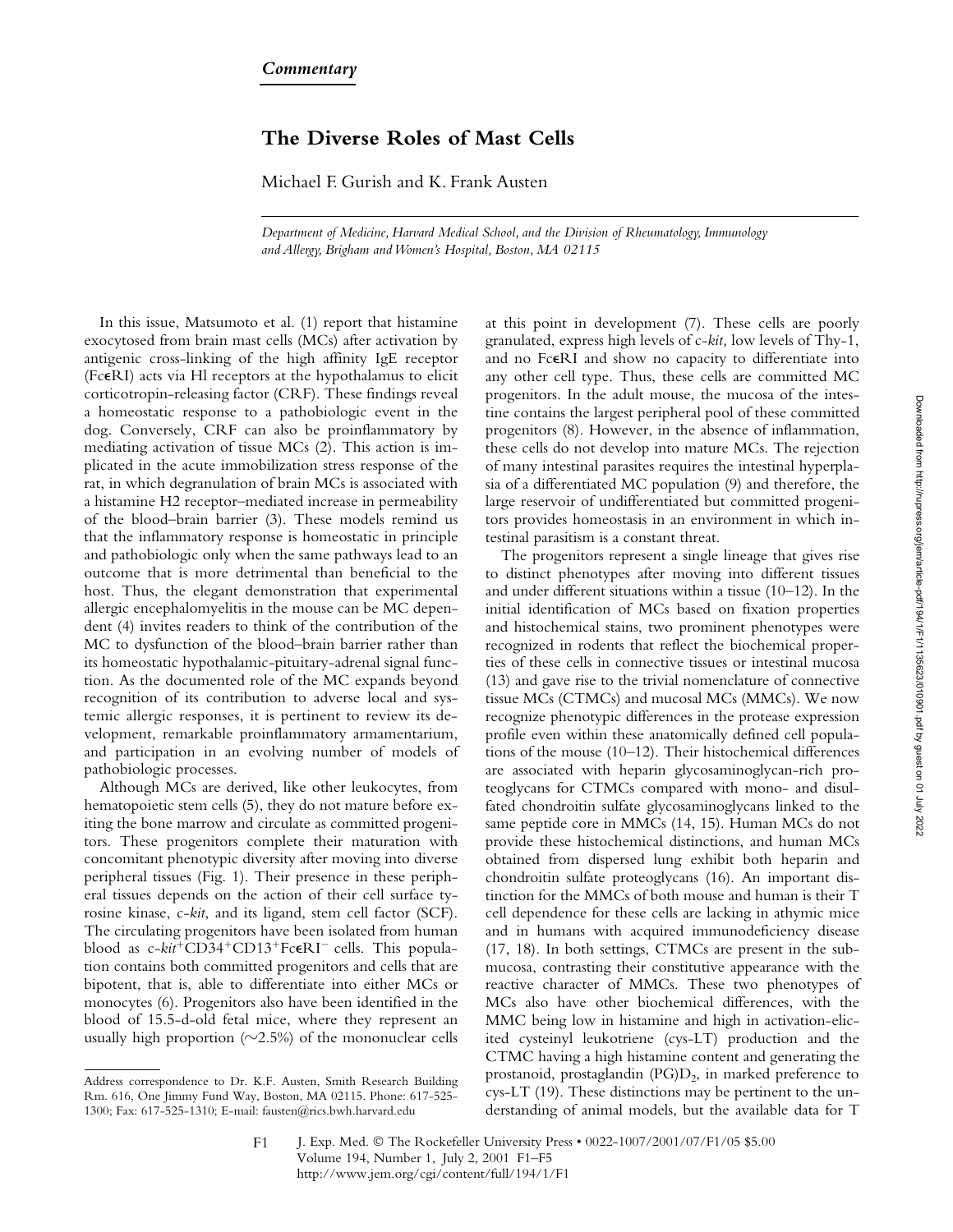

cell–determined phenotypic MC changes are best defined for the intestine and are available only by implication for other mucosal surfaces.

In the mouse, 12 different proteases are stored along with the amines, histamine and serotonin, in the secretory granules as a complex with different proteoglycans that share the same peptide core (for a review, see reference 20). Distinct functions have been recognized for some of the proteases. Mouse MC protease (mMCP)-5, a chymase (chymotryptic-like secretory granule protease), has been deleted directly by targeted disruption of the gene and indirectly by targeted disruption of the N-sulfotransferase-2 gene needed for the production of heparin glycosaminoglycan (21–23). In both cases, there was coincident loss of mMC-carboxypeptidase A expression. In both instances, the cutaneous MCs representing the CTMC phenotype were abnormally small with poor granule morphology, whereas the *Trichinella spiralis*–elicited MMCs were robust and of normal phenotype. These findings emphasize that the tissue dictates the phenotypic diversity for the single MC lineage. There were also severe developmental abnormalities in several organs such as the eyes. As a developmental abnormality of the eye, for example, is not present in the W/Wv strain, either the short-lived progenitors in the bone marrow of W/Wv mice are sufficient for normal development or the phenotype results from an imbalance of proteases created by the disruption. Recombinant mouse tryptase mMCP-6, recombinant human  $\beta I$  tryptase, and a tryptase preparation isolated from human MCs all cause neutrophil accumulation in vivo, whereas recombinant mMCP-7 causes eosinophil accumulation in vivo and human MC chymase induces the accumulation of neutrophils and other leukocytes in vivo (24–27). Furthermore, the directed migration of neutrophils into the lung by recombinant human  $\beta I$  tryptase protects the W/Wv mouse against pulmonary infection by *Klebsiella pneumoniae* (25).

The mouse tryptase mMCP-7 cleaves fibrinogen in vivo and blocks its function; this action could limit the functions of fibrinogen in MC-mediated reactions (28). The mouse jejunal MMC–specific chymase mMCP-1 is important in the rejection of *T. spiralis*, as mice rendered deficient in mMCP-1 by targeted disruption of the gene have an impaired ability to expel this nematode (29). Other studies with gene-disrupted mice have confirmed the association of the T cell cytokines with the appearance of the MMCs and rejection of various helminths (30, 31). In a model of neoplasia, the CTMC proteases mMCP-4 (chymase family) and mMCP-6 were implicated in the MCmediated upregulation of angiogenesis (32). Other possible functions not yet proven in vivo include cleavage of angiotensin I to angiotensin II, stimulation of mucus secretion, until acted on by T cell–derived cytokines.

Figure 1. MC development and diversity. MC lineage progenitors arise in the bone marrow, circulate through the vasculature, and move into tissues to complete their development. In skin and connective tissues of mice, mature MCs present different protease phenotypes within their secretory granules in different tissues. In mucosal tissues of mice, MCs remain as committed progenitors

activation of metalloproteases, and activation of protease-

activated receptors (20). Whereas the secretory granule amines, proteases, and proteoglycans are stored for immediate release by exocytosis, the perinuclear membrane and endoplasmic reticulum respond to the same activation signal with the release of arachidonic acid for processing into eicosanoids. For the  $MC$ ,  $PGD<sub>2</sub>$  is the dominant prostanoid product, and the cys-LT, LTC4, dominates over the dihydroxy leukotriene,  $LTB<sub>4</sub>$ . In mice with a targeted disruption of the gene for  $LTC_4$  synthase (LTC<sub>4</sub>S), which provides  $LTC_4$ , the parent of all receptor-active cys-LTs, the augmented vascular permeability causing edema in innate and adaptive immune inflammation is attenuated (33). Both zymosan-elicited, monocyte/macrophage-mediated intraperitoneal plasma influx and IgE/antigen-initiated MC-dependent ear edema were reduced by one half. The latter is noteworthy because cutaneous MCs, exemplifying the CTMC phenotype, were projected from studies with dispersed tissue MCs to be prostanoid-producing rather than cys-LT–producing phenotypes (19). Disruption of the classical  $PGD<sub>2</sub>$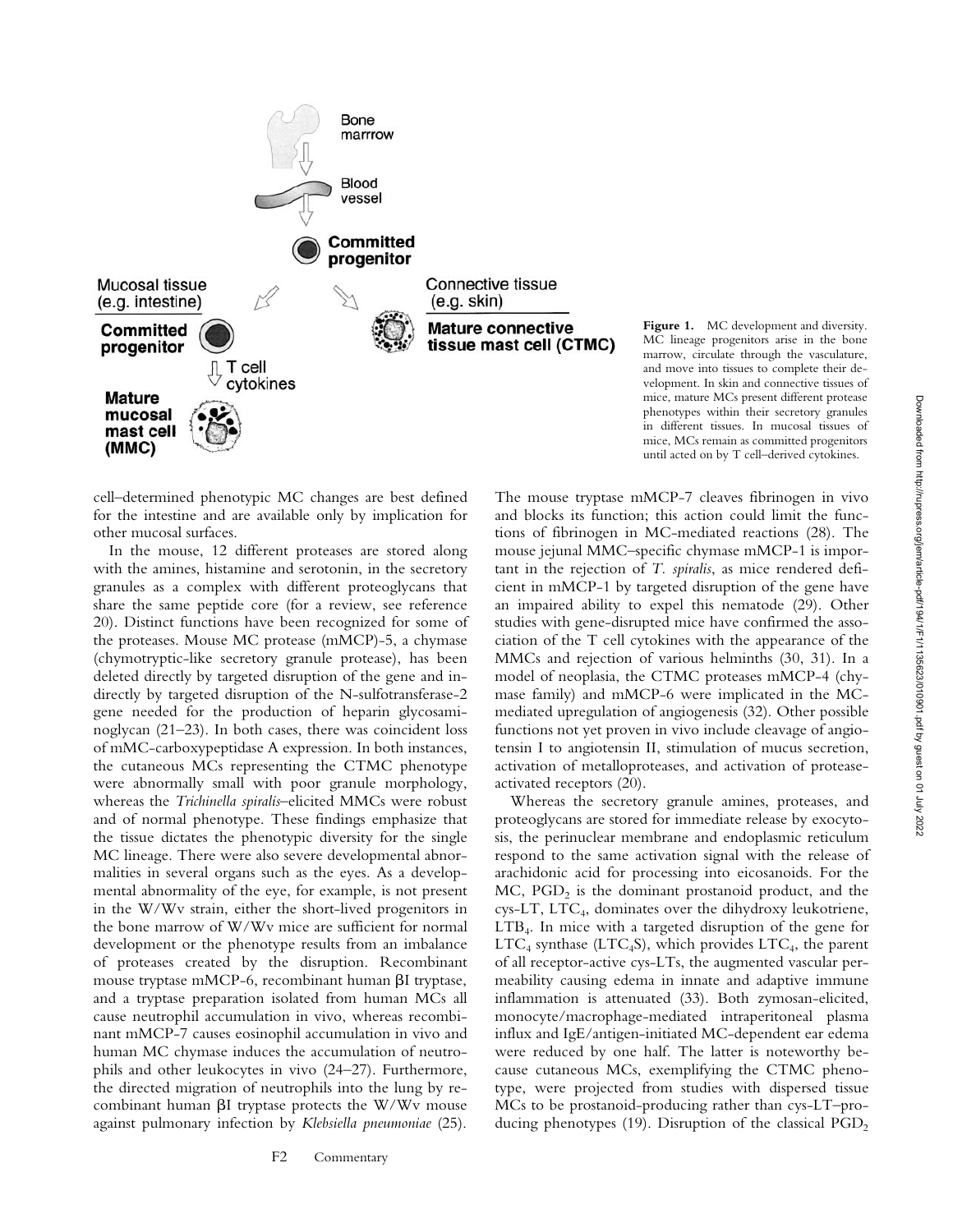receptor, DP, confirmed the action of  $PGD<sub>2</sub>$  on the microvasculature and airway smooth muscle in an aerosol antigen challenge of a sensitized mouse (34). The subsequent recognition by in vitro assays that  $PGD<sub>2</sub>$  is also a ligand for a chemokine-like receptor (termed CRTH2) on human T cells, basophils, and eosinophils (35) provides a candidate feedback pathway for the Th2/MC duo in allergic inflammation.

A direct role of MC-derived cytokines in vivo has been demonstrated only for TNF- $\alpha$ . Mice that either have a targeted disruption of the TNF- $\alpha$  gene or are MC deficient due to a functional inactivation of their c-*kit* (W/Wv) are highly susceptible to death after cecal ligation and puncture, compared with their normal littermates (36, 37). W/Wv mice can be protected by reconstitution of their peritoneal MC population through the adoptive transfer of immature MCs derived in vitro from the bone marrow of their normal littermates, in combination with the cytoprotective and mitogenic MC effects of administered recombinant stem cell factor. The serosal cavity MCs implicated in this innate host resistance are of the CTMC phenotype. In contrast, the MMCs developed in a T cell–dependent manner from intestinal progenitors are effective in the expulsion of adult  $T.$  spiralis in mice with a disruption of their  $TNF-\alpha$  receptor gene (30). Cutaneous MC-derived TNF- $\alpha$  also induces endothelial leukocyte adhesion molecule-1 in humans (38), and its role in the mouse cecal ligation and puncture model is attributed to neutrophil recruitment (36, 37). In this context, a proinflammatory function is clearly homeostatic.

The observation that ischemia-reperfusion injury of a hind limb of a mouse can be associated with remote pulmonary injury implies a mediator signal. That the lung is spared the injury, neutrophil extravasation, and edema by the lack of MCs in the W/Wv mouse (39) or by deficiency of the fifth complement component in an otherwise normal mouse (40) links two proinflammatory pathways, complement and MCs, but does not define their order. Of equal note are the findings that the W/Wv mouse is protected not only against the remote site injury, but also partially against the permeability enhancement, PMN extravasation, and myofibril disruption of the targeted hind limb (41).

In contrast to the in vivo proinflammatory actions of MCs that form the basis of our limited knowledge of their "diverse roles" (Fig. 2), Matsumoto et al. (1) suggest that MCs in the central nervous system may participate in the counter-regulation of an immune inflammatory response through interactions with the hypothalamic-pituitary-adrenal axis. In this study, the dogs were passively sensitized by the administration of IgE either intracerebroventricularly or intravenously and were challenged with specific antigen, either intracerebroventricularly or intravenously, resulting in cortisol release from the adrenal glands. The effect could be mimicked by intracerebroventricular injection of the MC secretagogue compound 48/80 and was blocked by corticotropin-releasing hormone (CRH) antibodies or histamine H1-blockers. Because glucocorticoids can be used to downmodulate immune reactions, Matsumoto et al. suggest that this pathway is an immunomodulator in which



Figure 2. MC function. Mature cells release preformed mediators, proteases, and vasoactive amines; vasoactive de novo-derived arachidonic acid metabolites, LTC<sub>4</sub> and PGD<sub>2</sub>; and activation-induced gene products, e.g., TNF- $\alpha$ . These mediators have pleiotropic and even redundant effects on various tissues such as smooth muscle, leukocytes, and hypothalamic neurons (indicated by box in top right). Of note, the interaction between neurons and MCs can result in activation of MCs via CRF with resultant inflammation and disruption of the blood–brain barrier or release of adrenal-derived glucocorticoids with the potential downmodulation of an inflammatory response. This scheme is based primarily on studies done in rats and mice with the antiinflammatory production of cortisol derived from the dog.

## F3 Gurish and Austen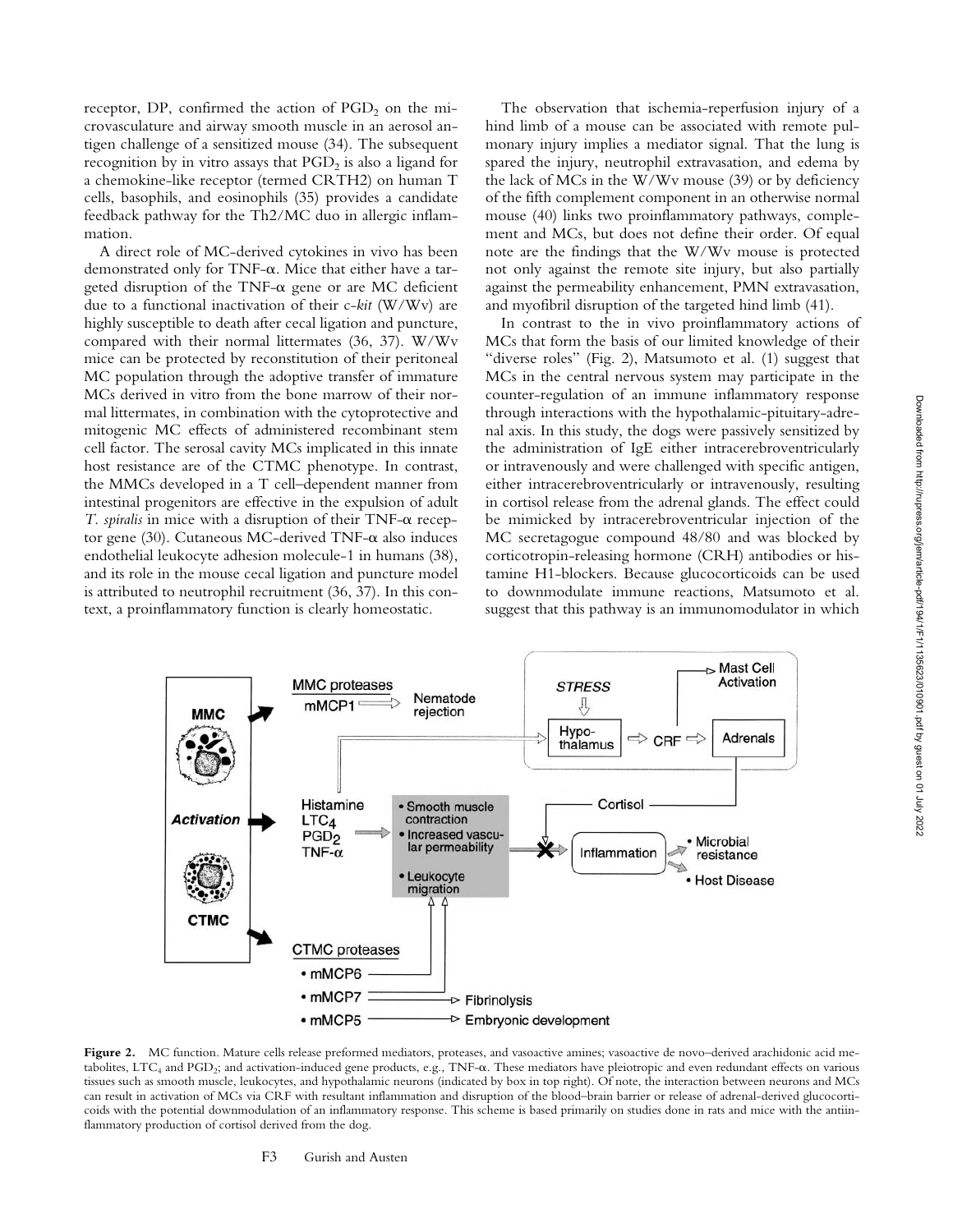the MCs act as the switch, detecting high levels of systemic antigen and activating the hypothalamic-pituitary-adrenal axis to prevent anaphylaxis.

The armamentarium and distribution of tissue MCs foretells a role for these cells in host integrity and disease that has not yet been realized. The reasons relate to their biology. Mature MCs do not circulate like cells of most hematopoietic lineages and do not dominate a single organ like parenchymal cells. The tissue-based progenitors cannot yet be recognized except by limiting dilution of dispersed tissue cells with culture-driven lineage identification. Their diverse differentiated tissue phenotypes are defined reasonably well for the secretory granule compartment for the mouse, but only minimally for humans and rats. Furthermore, the functions of these proteases, which dominate the total protein of this cell, are largely unknown, especially in vivo. The ability to appreciate their capacity for gene induction or eicosanoid generating preference in situ is limited by issues of identification with product quantitation. Even a presumptive straightforward systemic anaphylactic response is severely species related, based in part on the anatomic location of the targeted MCs. Humans experience laryngeal edema or acute emphysema with hypoxia or encounter a direct cardiovascular demise without antecedent hypoxia (42). Only the guinea pig resembles the human with fatal acute emphysema and no other species is known to have laryngeal edema. The dog experiences a hypovolemic death due to pooling in the liver because of a MC distribution that attenuates outflow. Nonetheless, progress in understanding the biology of the MC can be derived from models that use the MC-deficient W/Wv strain, mice with targeted disruptions of MC–selective genes (e.g.,  $mMCP-1^{-/-}$ ,  $mMCP-5^{-/-}$ ), and mice with targeted disruption of genes expressed nonexclusively in MC (e.g.,  $LTC<sub>4</sub>S<sup>-/-</sup>$ ). After calibration of MC-selective responses such as IgE-mediated anaphylaxis for CTMCs and helminth infection for MMCs, more complex models can be approached. As the developmental and functional biology of the MC continues to unfold, the role of this cell in surrogate models of human diseases and its direct assessment in clinical settings will address the mysteries of its nature.

Supported by grants HL36110-16, AI31599-10, AI07306, and HL63284-02 from the National Institutes of Health.

*Submitted: 30 May 2001 Accepted: 1 June 2001*

## **References**

- 1. Matsumoto, I., Y. Inoue, T. Shimada, and T. Aikama. 2001. Brain mast cells act as an immune gate to the hypothalamicpituitary-adrenal axis in dogs. *J. Exp. Med*. 194:71–78.
- 2. Singh, L.K., W. Boucher, X. Pang, R. Letourneau, D. Seretakis, M. Green, and T.C. Theoharides. 1999. Potent mast cell degranulation and vascular permeability triggered by urocortin through activation of corticotropin-releasing hormone receptors. *J. Pharmacol. Exp. Ther.* 288:1349–1356.
- 3. Esposito, P., D. Gheorghe, K. Kandere, X. Pang, R. Connolly, S. Jacobson, and T.C. Theoharides. 2001. Acute stress increases permeability of the blood-brain-barrier through activation of brain mast cells. *Brain Res.* 888:117–127.
- 4. Secor, V.H., W.E. Secor, C.-A. Gutekunst, and M.A. Brown. 2000. Mast cells are essential for early onset and severe disease in a murine model of multiple sclerosis. *J. Exp. Med.* 191:813–822.
- 5. Kitamura, Y., S. Go, and K. Hatanaka.1978. Decrease of mast cells in W/Wv mice and their increase by bone marrow transplantation. *Blood.* 52:447–452.
- 6. Kirshenbaum, A.S., J.P. Goff, T. Semere, B. Foster, L.M. Scott, and D.D. Metcalfe. 1999. Demonstration that human mast cells arise from a progenitor cell population that is  $CD34(+)$ , c-kit(+), and expresses aminopeptidase N (CD13). *Blood.* 94:2333–2342.
- 7. Rodewald, H.R., M. Dessing, A.M. Dvorak, and S.J. Galli. 1996. Identification of a committed precursor for the mast cell lineage. *Science.* 271:818–822.
- 8. Guy-Grand, D., M. Dy, G. Luffau, and P. Vassalli. 1984. Gut mucosal mast cells. Origin, traffic, and differentiation. *J. Exp. Med*. 160:12–28.
- 9. Urban, J.F. Jr., L. Schopf, S.C. Morris, T. Orekhova, K.B. Madden, C.J. Betts, H.R. Gamble, C. Byrd, D. Donaldson, K. Else, and F.D. Finkelman. 2000. Stat6 signaling promotes protective immunity against *Trichinella spiralis* through a mast cell- and T cell-dependent mechanism. *J. Immunol*. 164: 2046–2052.
- 10. Gurish, M.F., W.S. Pear, R.L. Stevens, M.L. Scott, K. Sokol, N. Ghildyal, M.J. Webster, X. Hu, K.F. Austen, D. Baltimore, and D.S. Friend. 1995. Tissue-regulated differentiation and maturation of a v-abl-immortalized mast cell-committed progenitor. *Immunity*. 3:1–20.
- 11. Friend, D.S., N. Ghildyal, K.F. Austen, M.F. Gurish, R. Matsumoto, and R.L. Stevens. 1996. Mast cells that reside at different locations in the jejunum of mice infected with *Trichinella spiralis* exhibit sequential changes in their granule ultrastructure and chymase phenotype. *J. Cell Biol*. 135:279– 290.
- 12. Stevens, R.L., D.S. Friend, H.P. McNeil, V. Schiller, N. Ghildyal, and K.F. Austen. 1994. Strain-specific and tissuespecific expression of mouse mast cell secretory granule proteases. *Proc. Nat. Acad. Sci. USA*. 91:128–132.
- 13. Enerback, L. 1966. Mast cells in rat gastrointestinal mucosa. II. Dye-binding and metachromatic properties. *Acta. Pathol. Microbiol. Scand*. 66:303–312.
- 14. Stevens, R.L., T.D. Lee, D.C. Seldin, K.F. Austen, A.D. Befus, and J. Bienenstock. 1986. Intestinal mucosal mast cells from rats infected with *Nippostrongylus brasiliensis* contain protease-resistant chondroitin sulfate di-B proteoglycans. *J. Immunol.* 137:291–295.
- 15. Tantravahi, R.V., R.L. Stevens, K.F. Austen, and J.H. Weis. 1986. A single gene in mast cells encodes the core peptides of heparin and chondroitin sulfate proteoglycans. *Proc. Natl. Acad. Sci. USA.* 83:9207–9210.
- 16. Stevens, R.L., C.C. Fox, L.M. Lichtenstein, and K.F. Austen. 1988. Identification of chondroitin sulfate E proteoglycans and heparin proteoglycans in the secretory granules of human lung mast cells. *Proc. Nat. Acad. Sci. USA*. 85:2284– 2287.
- 17. Ruitenberg, E.J., and A. Elgersma. 1976. Absence of intestinal mast cell response in congenitally athymic mice during *Trichinella spiralis* infection. *Nature*. 264:258–260.